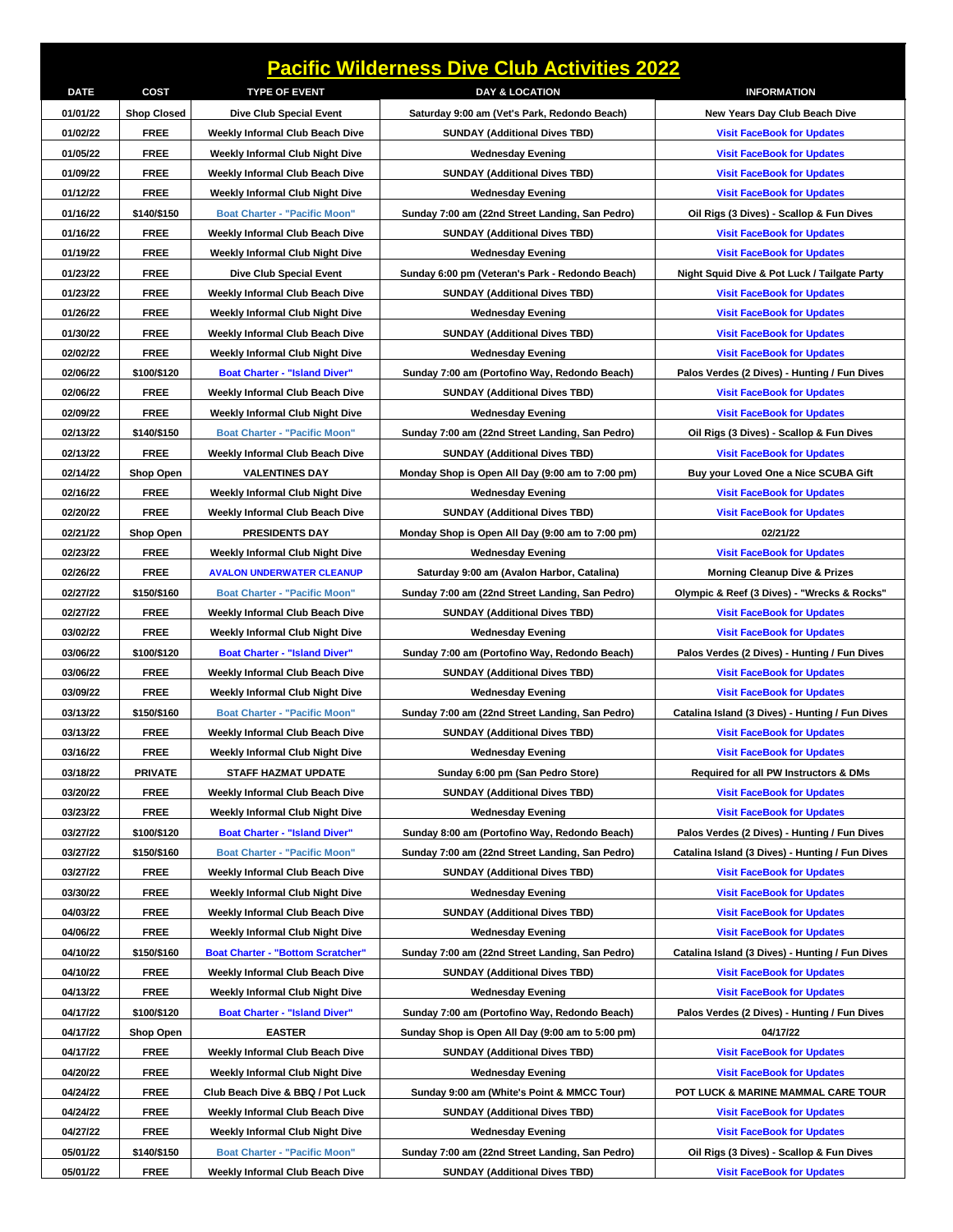| 01/01/22             | <b>Shop Closed</b> | Dive Club Special Event                  | Saturday 9:00 am (Vet's Park, Redondo Beach)       | New Years Day Club Beach Dive                                          |
|----------------------|--------------------|------------------------------------------|----------------------------------------------------|------------------------------------------------------------------------|
| 05/04/22             | <b>TBD</b>         | <b>Join Us for Chamber Eve Dinner</b>    | Wednesday Evening (Aquarium of the Pacific, LB)    | <b>Support The Catalina Chamber</b>                                    |
| 05/04/22             | <b>FREE</b>        | <b>Weekly Informal Club Night Dive</b>   | <b>Wednesday Evening</b>                           | <b>Visit FaceBook for Updates</b>                                      |
| 05/08/22             | <b>Shop Open</b>   | <b>MOTHER'S DAY</b>                      | Sunday Shop is Open All Day (9:00 am to 5:00 pm)   | Do Something Nice for your Mom!                                        |
| 05/08/22             | <b>FREE</b>        | Weekly Informal Club Beach Dive          | <b>SUNDAY (Additional Dives TBD)</b>               | <b>Visit FaceBook for Updates</b>                                      |
| 05/11/22             | <b>FREE</b>        | <b>Weekly Informal Club Night Dive</b>   | <b>Wednesday Evening</b>                           | <b>Visit FaceBook for Updates</b>                                      |
| 05/14/22             | TBD                | <b>Special Event - SCUBA SHOW</b>        | Saturday & Sunday (Long Beach)                     | <b>THE SCUBA SHOW</b>                                                  |
| 05/15/22             | TBD                | <b>Special Event - SCUBA SHOW</b>        | Saturday & Sunday (Long Beach)                     | <b>THE SCUBA SHOW</b>                                                  |
| 05/15/22             | <b>FREE</b>        | Weekly Informal Club Beach Dive          | <b>SUNDAY (Additional Dives TBD)</b>               | <b>Visit FaceBook for Updates</b>                                      |
| 05/18/22             | <b>FREE</b>        | <b>Weekly Informal Club Night Dive</b>   | <b>Wednesday Evening</b>                           | <b>Visit FaceBook for Updates</b>                                      |
| 05/22/22             | <b>FREE</b>        | Weekly Informal Club Beach Dive          | <b>SUNDAY (Additional Dives TBD)</b>               | <b>Visit FaceBook for Updates</b>                                      |
| 05/25/22             | <b>FREE</b>        | <b>Weekly Informal Club Night Dive</b>   | <b>Wednesday Evening</b>                           | <b>Visit FaceBook for Updates</b>                                      |
| 05/29/22             | <b>FREE</b>        | Weekly Informal Club Beach Dive          | <b>SUNDAY (Additional Dives TBD)</b>               | <b>Visit FaceBook for Updates</b>                                      |
| 05/30/22             | \$140/\$150        | <b>Boat Charter - "Pacific Moon"</b>     | Monday 7:00 am (22nd Street Landing, San Pedro)    | Oil Rigs (3 Dives) - Memorial Day Scallop Dives                        |
| 05/30/22             | Shop Open          | <b>MEMORIAL DAY</b>                      | Monday Shop is Open All Day (9:00 am to 7:00 pm)   | Honor those who Died while Serving                                     |
| 06/01/22             | <b>FREE</b>        | Weekly Informal Club Night Dive          | <b>Wednesday Evening</b>                           | <b>Visit FaceBook for Updates</b>                                      |
| 06/05/22             | \$150/\$160        | <b>Boat Charter - "Pacific Moon"</b>     | Sunday 7:00 am (22nd Street Landing, San Pedro)    | Catalina Island (3 Dives) - Hunting / Fun Dives                        |
| 06/05/22             | <b>FREE</b>        | Weekly Informal Club Beach Dive          | <b>SUNDAY (Additional Dives TBD)</b>               | <b>Visit FaceBook for Updates</b>                                      |
| 06/08/22             | <b>FREE</b>        | Weekly Informal Club Night Dive          | <b>Wednesday Evening</b>                           | <b>Visit FaceBook for Updates</b>                                      |
| 06/12/22             | <b>FREE</b>        | Club Beach Dive & BBQ / Pot Luck         | Sunday 9:00 am (Veteran's Park - Redondo Beach)    | Fun Dive & Pot Luck / Tailgate Party                                   |
| 06/12/22             | <b>FREE</b>        | Weekly Informal Club Beach Dive          | <b>SUNDAY (Additional Dives TBD)</b>               | <b>Visit FaceBook for Updates</b>                                      |
| 06/15/22             | <b>FREE</b>        | Weekly Informal Club Night Dive          | <b>Wednesday Evening</b>                           | <b>Visit FaceBook for Updates</b>                                      |
| 06/19/22             | \$100/\$120        | <b>Boat Charter - "Island Diver"</b>     | Sunday 7:00 am (Portofino Way, Redondo Beach)      | Palos Verdes (2 Dives) - Hunting / Fun Dives                           |
| 06/19/22             | Shop Open          | <b>FATHER'S DAY</b>                      | Sunday Shop is Open All Day (9:00 am to 5:00 pm)   | Do Something Nice for your Dad!                                        |
| 06/19/22             | <b>FREE</b>        | Weekly Informal Club Beach Dive          | <b>SUNDAY (Additional Dives TBD)</b>               | <b>Visit FaceBook for Updates</b>                                      |
| 06/22/22             | <b>FREE</b>        | Weekly Informal Club Night Dive          | <b>Wednesday Evening</b>                           | <b>Visit FaceBook for Updates</b>                                      |
| 06/26/22             | \$140/\$150        | <b>Boat Charter - "Pacific Moon"</b>     | Sunday 7:00 am (22nd Street Landing, San Pedro)    | Oil Rigs (3 Dives) - Scallop & Fun Dives                               |
| 06/26/22             | <b>FREE</b>        | Weekly Informal Club Beach Dive          | <b>SUNDAY (Additional Dives TBD)</b>               | <b>Visit FaceBook for Updates</b>                                      |
| 06/29/22             | <b>FREE</b>        | <b>Weekly Informal Club Night Dive</b>   | <b>Wednesday Evening</b>                           | <b>Visit FaceBook for Updates</b>                                      |
| 07/03/22             | <b>FREE</b>        | Weekly Informal Club Beach Dive          | <b>SUNDAY (Additional Dives TBD)</b>               | <b>Visit FaceBook for Updates</b>                                      |
| 07/04/22             | Close @ 3pm        | 4TH OF JULY                              | Monday Shop is Open Short Day (9:00 am to 3:00 pm) |                                                                        |
| 07/06/22             | <b>FREE</b>        | <b>Weekly Informal Club Night Dive</b>   | <b>Wednesday Evening</b>                           | Have some Great BBQ & Enjoy Life!<br><b>Visit FaceBook for Updates</b> |
| 07/10/22             | \$100/\$120        | <b>Boat Charter - "Island Diver"</b>     | Sunday 7:00 am (Portofino Way, Redondo Beach)      | Palos Verdes (2 Dives) - Hunting / Fun Dives                           |
| 07/10/22             |                    |                                          |                                                    |                                                                        |
|                      | <b>FREE</b>        | Weekly Informal Club Beach Dive          | <b>SUNDAY (Additional Dives TBD)</b>               | <b>Visit FaceBook for Updates</b>                                      |
| 07/13/22<br>07/17/22 | <b>FREE</b>        | Weekly Informal Club Night Dive          | <b>Wednesday Evening</b>                           | <b>Visit FaceBook for Updates</b><br><b>Visit FaceBook for Updates</b> |
| 07/20/22             | <b>FREE</b>        | Weekly Informal Club Beach Dive          | <b>SUNDAY (Additional Dives TBD)</b>               | <b>Visit FaceBook for Updates</b>                                      |
|                      | <b>FREE</b>        | Weekly Informal Club Night Dive          | <b>Wednesday Evening</b>                           |                                                                        |
| 07/24/22             | \$150/\$160        | <b>Boat Charter - "Pacific Moon"</b>     | Sunday 7:00 am (22nd Street Landing, San Pedro)    | Catalina Island (3 Dives) - Hunting / Fun Dives                        |
| 07/24/22             | <b>FREE</b>        | Weekly Informal Club Beach Dive          | <b>SUNDAY (Additional Dives TBD)</b>               | <b>Visit FaceBook for Updates</b>                                      |
| 07/27/22             | <b>FREE</b>        | <b>Weekly Informal Club Night Dive</b>   | <b>Wednesday Evening</b>                           | <b>Visit FaceBook for Updates</b>                                      |
| 07/31/22             | <b>FREE</b>        | Club Beach Dive & BBQ / Pot Luck         | Sunday 9:00 am (Veteran's Park - Redondo Beach)    | Fun Dive & Pot Luck / Tailgate Party                                   |
| 07/31/22             | <b>FREE</b>        | Weekly Informal Club Beach Dive          | <b>SUNDAY (Additional Dives TBD)</b>               | <b>Visit FaceBook for Updates</b>                                      |
| 08/03/22             | <b>FREE</b>        | Weekly Informal Club Night Dive          | <b>Wednesday Evening</b>                           | <b>Visit FaceBook for Updates</b>                                      |
| 08/07/22             | \$150/\$160        | <b>Boat Charter - "Bottom Scratcher"</b> | Sunday 7:00 am (22nd Street Landing, San Pedro)    | Catalina Island (3 Dives) - Hunting / Fun Dives                        |
| 08/07/22             | \$140/\$150        | <b>Boat Charter - "Pacific Moon"</b>     | Sunday 7:00 am (22nd Street Landing, San Pedro)    | Oil Rigs (3 Dives) - Scallop & Fun Dives                               |
| 08/07/22             | <b>FREE</b>        | Weekly Informal Club Beach Dive          | <b>SUNDAY (Additional Dives TBD)</b>               | <b>Visit FaceBook for Updates</b>                                      |
| 08/10/22             | <b>FREE</b>        | <b>Weekly Informal Club Night Dive</b>   | <b>Wednesday Evening</b>                           | <b>Visit FaceBook for Updates</b>                                      |
| 08/14/22             | <b>FREE</b>        | Weekly Informal Club Beach Dive          | <b>SUNDAY (Additional Dives TBD)</b>               | <b>Visit FaceBook for Updates</b>                                      |
| 08/17/22             | <b>FREE</b>        | <b>Weekly Informal Club Night Dive</b>   | <b>Wednesday Evening</b>                           | <b>Visit FaceBook for Updates</b>                                      |
| 08/21/22             | <b>FREE</b>        | Weekly Informal Club Beach Dive          | <b>SUNDAY (Additional Dives TBD)</b>               | <b>Visit FaceBook for Updates</b>                                      |
| 08/24/22             | <b>FREE</b>        | Weekly Informal Club Night Dive          | <b>Wednesday Evening</b>                           | <b>Visit FaceBook for Updates</b>                                      |
| 08/28/22             | <b>FREE</b>        | Club Beach Dive & BBQ / Pot Luck         | Sunday 9:00 am (Veteran's Park - Redondo Beach)    | Fun Dive & Pot Luck / Tailgate Party                                   |
| 08/28/22             | <b>FREE</b>        | Weekly Informal Club Beach Dive          | <b>SUNDAY (Additional Dives TBD)</b>               | <b>Visit FaceBook for Updates</b>                                      |
| 08/31/22             | <b>FREE</b>        | <b>Weekly Informal Club Night Dive</b>   | <b>Wednesday Evening</b>                           | <b>Visit FaceBook for Updates</b>                                      |
| 09/02/22             | Shop Open          | <b>CONCEPTION MEMORIAL</b>               | Friday Shop is Open All Day (9:00 am to 7:00 pm)   | <b>Conception Dive Boat Remembrance Day</b>                            |
| 09/04/22             | <b>FREE</b>        | Weekly Informal Club Beach Dive          | <b>SUNDAY (Additional Dives TBD)</b>               | <b>Visit FaceBook for Updates</b>                                      |
| 09/05/22             | \$125/\$125        | <b>Boat Charter - "Island Diver"</b>     | Monday 7:00 am (Portofino Way, Redondo Beach)      | Palos Verdes (2 Dives) - Labor Day Dives                               |